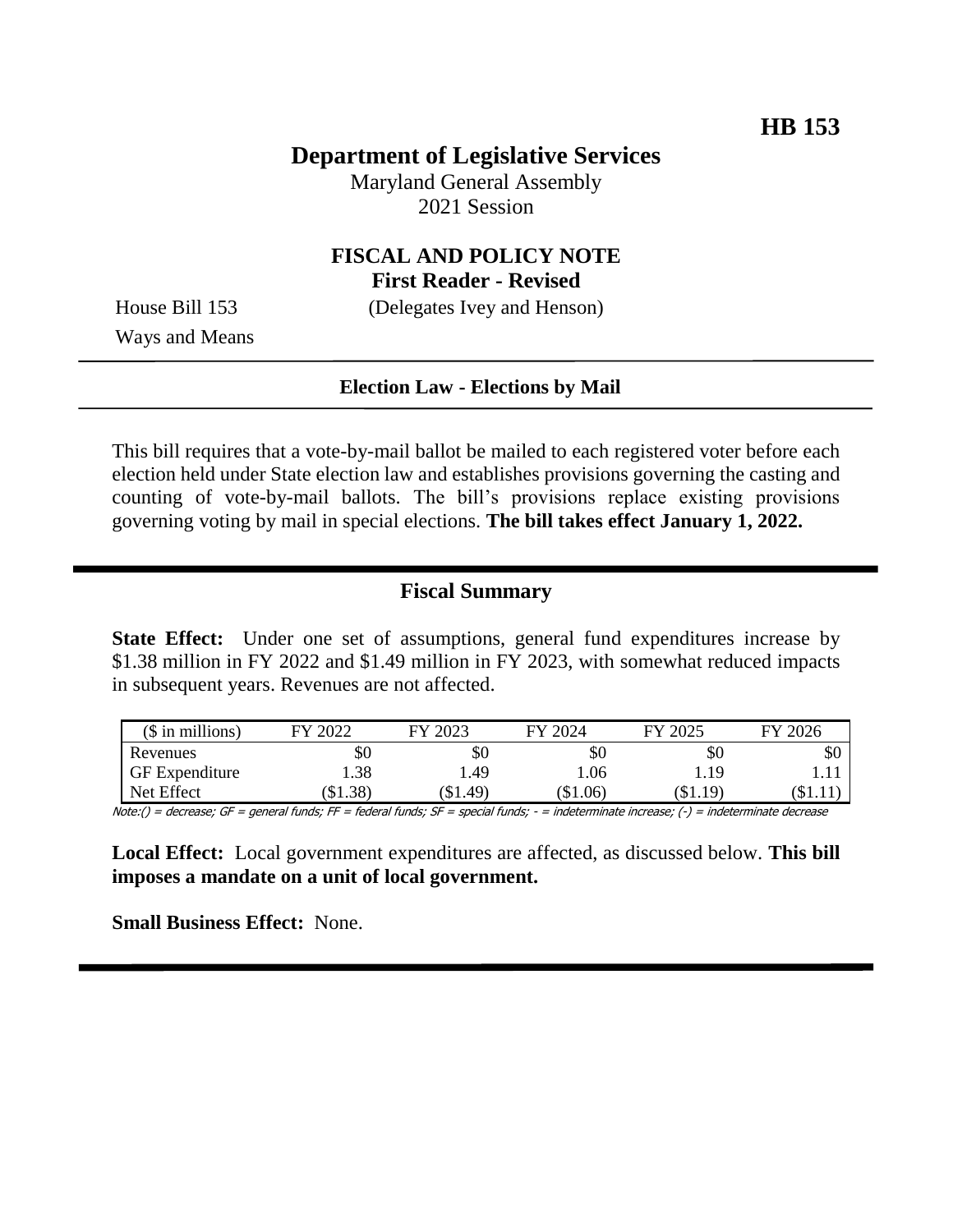# **Analysis**

#### **Bill Summary:**

### *Vote-by-mail Ballot Sent to Each Registered Voter*

The bill requires each local board of elections to send, by nonforwardable mail, a vote-by-mail ballot to each individual who was registered to vote as of the 21st day before the day of each election. The ballots must be mailed between the 18th day and the 14th day before the day of the election, unless a local board determines that a voter does not receive daily mail service from the U.S. Postal Service, in which case a ballot must be mailed to the voter between the 20th day and the 18th day before the day of the election.

The bill includes a vote-by-mail ballot under the definition of "absentee ballot," under State election law, making it subject to existing law governing absentee ballots.

#### *Casting a Vote-by-mail Ballot*

To vote a vote-by-mail ballot, a voter must mark the ballot, sign the return identification envelope supplied with the ballot, and comply with the instructions provided with the ballot, which must include a warning that a person who, by use of force or other means, unduly influences a voter to vote in any particular manner or to refrain from voting is guilty of a misdemeanor and subject to a fine, imprisonment, or both.

A voter may return a marked vote-by-mail ballot to a local board of elections by U.S. mail or by depositing the ballot at the local board office or a location designated by the local board. Each polling place and early voting center must serve as a location for the return of vote-by-mail ballots and a local board may designate additional locations. A sign stating that a location is an official vote-by-mail ballot return site must be prominently displayed at each location. The State Board of Elections (SBE) must adopt regulations specifying the dates and times when the return locations will be open (including a minimum of 13 hours, and until at least 8:00 p.m., on Election Day) and security requirements for the locations. A vote-by-mail ballot must be received by the local board of elections or deposited at a return location by the deadline established by SBE by regulation. A voter who is at a return location by 8:00 p.m. on Election Day must be allowed to deposit the ballot.

#### *Requesting a Replacement Vote-by-mail Ballot*

HB 153/ Page 2 The bill establishes procedures for an individual to request a replacement vote-by-mail ballot if a ballot mailed to the individual was destroyed, spoiled, lost, or not received by the voter, including requirements that the local board (1) verify that a vote-by-mail ballot has not been returned by the voter; (2) note in the election registry that the voter has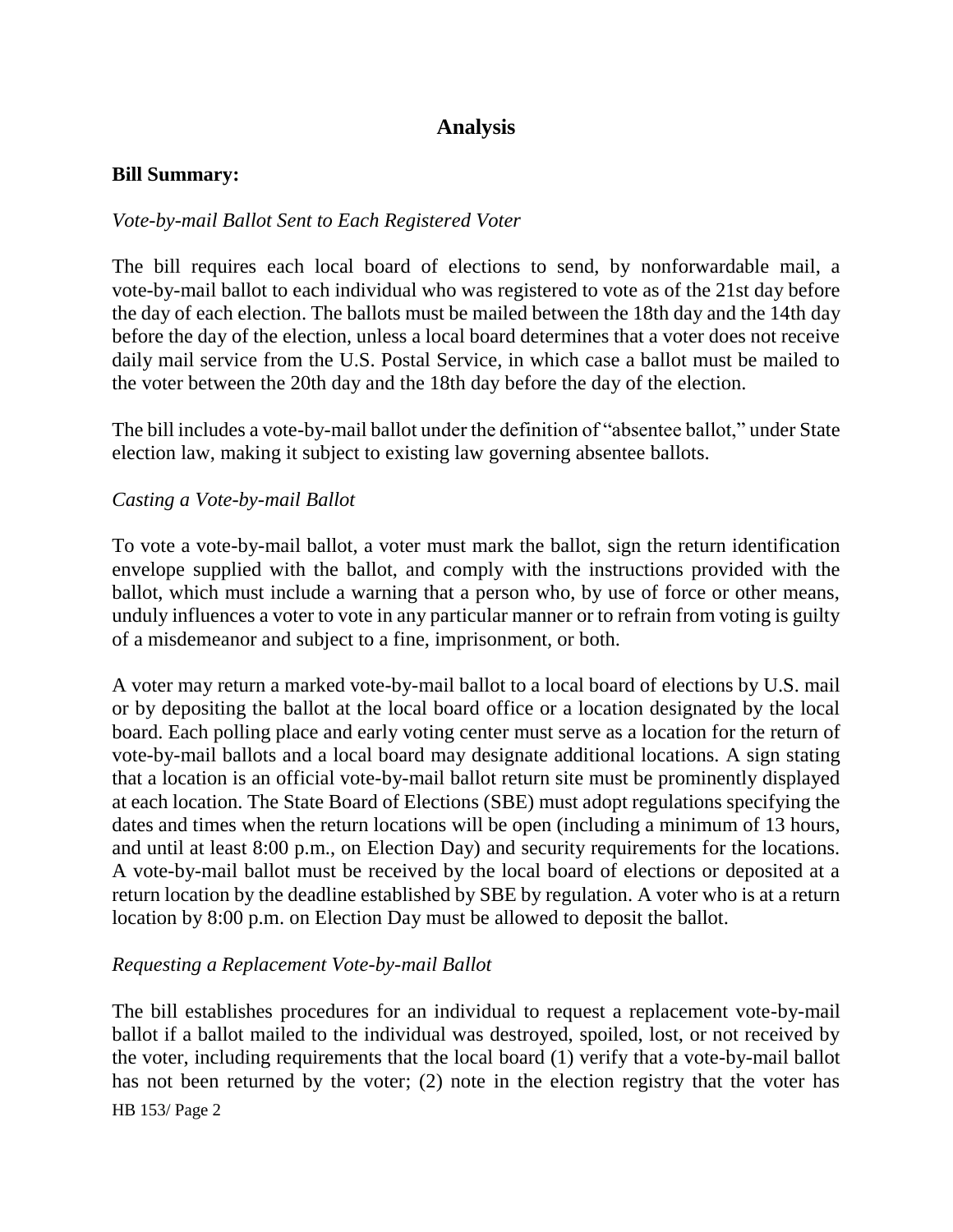requested a replacement ballot; and (3) mark the return identification envelope to identify it as a replacement ballot.

### *Counting of a Vote-by-mail Ballot*

A vote-by-mail ballot is counted only if (1) the ballot is returned in the return identification envelope; (2) the return identification envelope is signed by the voter to whom the ballot was issued; and (3) the signature is verified by the local board by comparing it with the signature on the voter's registration record in accordance with regulations adopted by SBE.

### *State Board of Elections Regulations*

The bill requires SBE to adopt regulations to carry out the bill's provisions.

### *Replacement of Voting by Mail in Special Elections*

The bill's provisions replace existing provisions governing voting by mail in special elections, including provisions allowing for in-person voting to be limited (with a certain exception in Montgomery County) to as little as one voting center (but open for at least seven days) in a vote-by-mail special election.

**Current Law:** State law generally requires establishment and operation of polling places for elections. Maryland voters also have the option of voting at an early voting center prior to Election Day or by absentee (mail-in) ballot, as alternatives to voting at a polling place on Election Day. An individual must request an absentee ballot. In-person early voting at early voting centers was first implemented in 2010 and "no excuse" absentee voting (not requiring a reason that a voter cannot vote in person) was first allowed in 2006.

Chapter 677 of 2012 authorized county council special elections in Montgomery County to be conducted by mail, and Chapters 197 and 198 of 2013 expanded those provisions to apply to special elections to fill a vacancy in the office of representative in Congress, special elections to fill a vacancy in a county council, and other specified local special elections statewide. Pursuant to a constitutional amendment (Chapter 261 of 2014) adopted by the voters at the November 2014 general election, special elections for a county executive vacancy may also be conducted by mail.

In a special election conducted by mail, a vote-by-mail ballot is mailed to each registered voter who is eligible to vote in the special election. The completed ballot must be mailed by the voter on or before the day of the special election or returned to the local board of elections office in person by 8:00 p.m. on the day of the special election. At least one voting center is also made available, in a special election conducted by mail, for those who choose to vote in person.

HB 153/ Page 3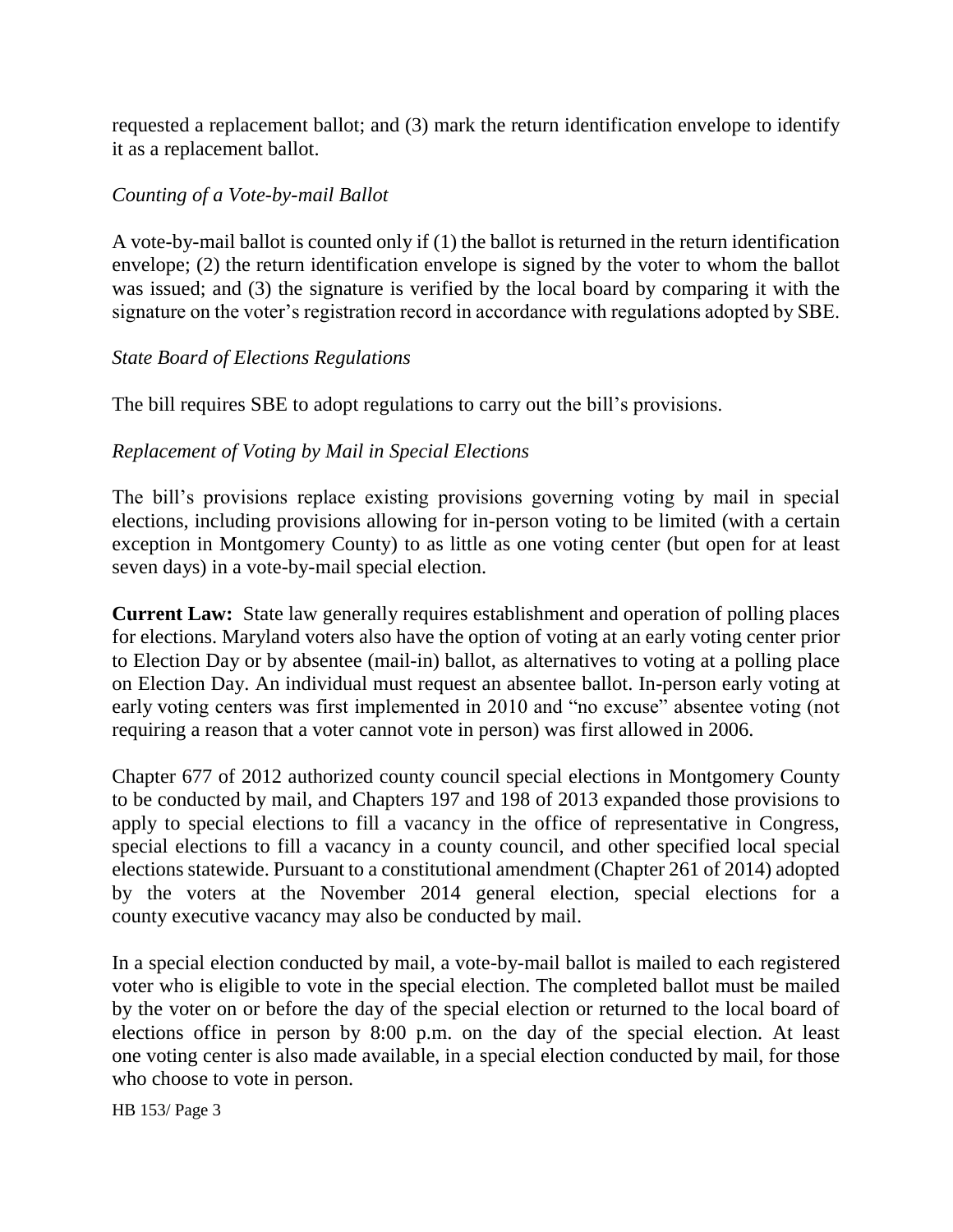## **State and Local Fiscal Effect:**

## *Ballots, Voting System, and Pollbooks*

Implementing the bill is expected to have various impacts on State and local election administration costs. **Exhibit 1** estimates some of the larger potential fiscal impacts of the bill: (1) mailing the vote-by-mail ballots to voters; (2) paying for return postage on those ballots returned through the mail; and (3) potentially reduced costs for the voting system and electronic pollbooks resulting from a decrease in in-person voting. The following assumptions were made in calculating the impacts shown in Exhibit 1:

- in the absence of the bill, mail-in voting consists of 20% of overall turnout in future elections;
- the per ballot costs to send vote-by-mail ballots to voters, under the bill, are similar to those paid for the 2020 general election;
- ballot drop boxes are used by voters to return vote-by-mail ballots at a similar rate as in the 2020 general election (reducing prepaid return postage paid by SBE and local boards of elections);
- a lower level of in-person voting and/or consolidation of polling places reduces the need for voting system equipment and electronic pollbooks, reducing the following contracts/purchases by the following percentages: (1) voting system lease  $-12.5\%$ (beginning in fiscal 2024, as mentioned below); (2) voting system staffing  $-20\%$ ; (3) voting system transportation – 20%; and (4) an upcoming new electronic pollbooks purchase (over the course of fiscal 2022 to 2024) – 20%; and
- the ballot drop boxes purchased in 2020 are used in future elections even in the absence of the bill, and this bill does not require purchase of additional ballot drop boxes.

The estimate in Exhibit 1 assumes there is no significant decrease in voting system lease costs in fiscal 2022 and 2023 (roughly the period that coincides with the recently approved two-year renewal of the voting system lease), because of uncertainty of whether a reduction would be possible in those years.

The assumed percentage reductions in contract/purchase costs listed above are intended to reflect an approximately 25% decrease in the need for precinct voting system equipment and electronic pollbooks but reflect more conservative cost reduction assumptions in order to account for the possibility that costs do not decrease proportionally with the decrease in equipment, particularly in the case of the voting system lease, which consists of more than just the precinct voting equipment.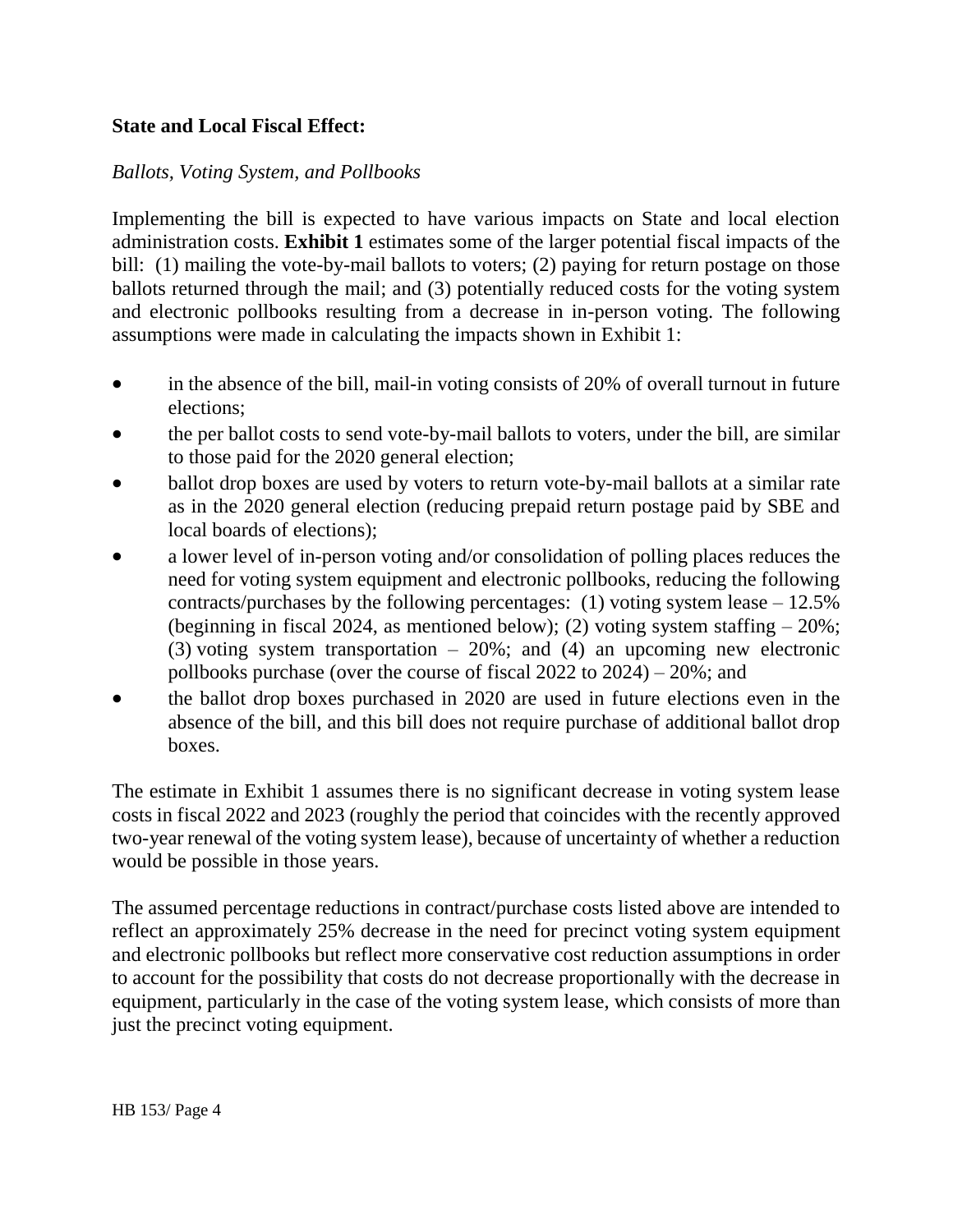## **Exhibit 1 Ballots, Voting System, and Pollbooks (\$ in Millions)**

|                                 | State/            |         |         |         |         |         |
|---------------------------------|-------------------|---------|---------|---------|---------|---------|
| <b>Category</b>                 | <b>Local Cost</b> | FY 2022 | FY 2023 | FY 2024 | FY 2025 | FY 2026 |
| Sending of Vote-by-mail Ballots | 50/50             | \$3.62  | \$3.69  | \$3.60  | \$3.71  | \$3.81  |
| Prepaid Return Postage          | 50/50             | 0.11    | 0.27    | 0.20    | 0.35    | 0.11    |
| <b>Voting System Lease</b>      | 50/50             |         |         | (0.71)  | (0.71)  | (0.71)  |
| Voting System Staffing          | 50/50             | (0.64)  | (0.64)  | (0.64)  | (0.64)  | (0.64)  |
| Voting System Transportation    | 50/50             | (0.34)  | (0.34)  | (0.34)  | (0.34)  | (0.34)  |
| New Pollbooks                   | Local             | (1.95)  | (1.49)  | (1.13)  |         |         |
| <b>Net Impact</b>               |                   | \$0.81  | \$1.49  | \$0.98  | \$2.38  | \$2.23  |
| Net General Fund Impact         |                   | 1.38    | 1.49    | 1.06    | 1.19    | 1.11    |
| Net Local Impact                |                   | (0.57)  | 0.00    | (0.08)  | 1.19    | 1.11    |

#### *Other Local Impacts*

Local boards of elections are expected to experience other fiscal impacts beyond those accounted for above, including increased personnel and mailing costs to issue replacement ballots and to canvass the vote-by-mail ballots, as well as potential costs of equipment/technology (including for signature verification) and building space to manage the significant volume of vote-by-mail ballots. These costs could not be quantified on a statewide basis for this estimate. Offsetting savings may also be realized, from reduced in-person voting costs to the extent a lower volume of in-person voting or consolidation of polling places reduces election judge and other costs.

Of a small number of counties contacted, estimates of increased personnel costs from Allegany, Frederick, and Talbot counties ranged from \$5,000 to \$65,000 for a single election. Montgomery County indicated it would incur more significant costs. The county's costs for temporary staff and overtime in fiscal 2021 (for the 2020 general election) totaled almost \$800,000 more than budgeted. The county expects to incur a cost increase equal to at least some portion of that fiscal 2021 increase (likely several hundred thousand dollars) as a result of this bill, when compared to the level of mail-in voting expected in the absence of this bill, as well as increased postage costs associated with issuing replacement ballots.

The extent to which election judge costs and other in-person voting costs may decrease for jurisdictions under the bill is uncertain. Based on the responses of the counties contacted, in at least some counties, reductions in in-person voting costs may offset a significant portion of increased personnel and mailing costs associated with issuing replacement